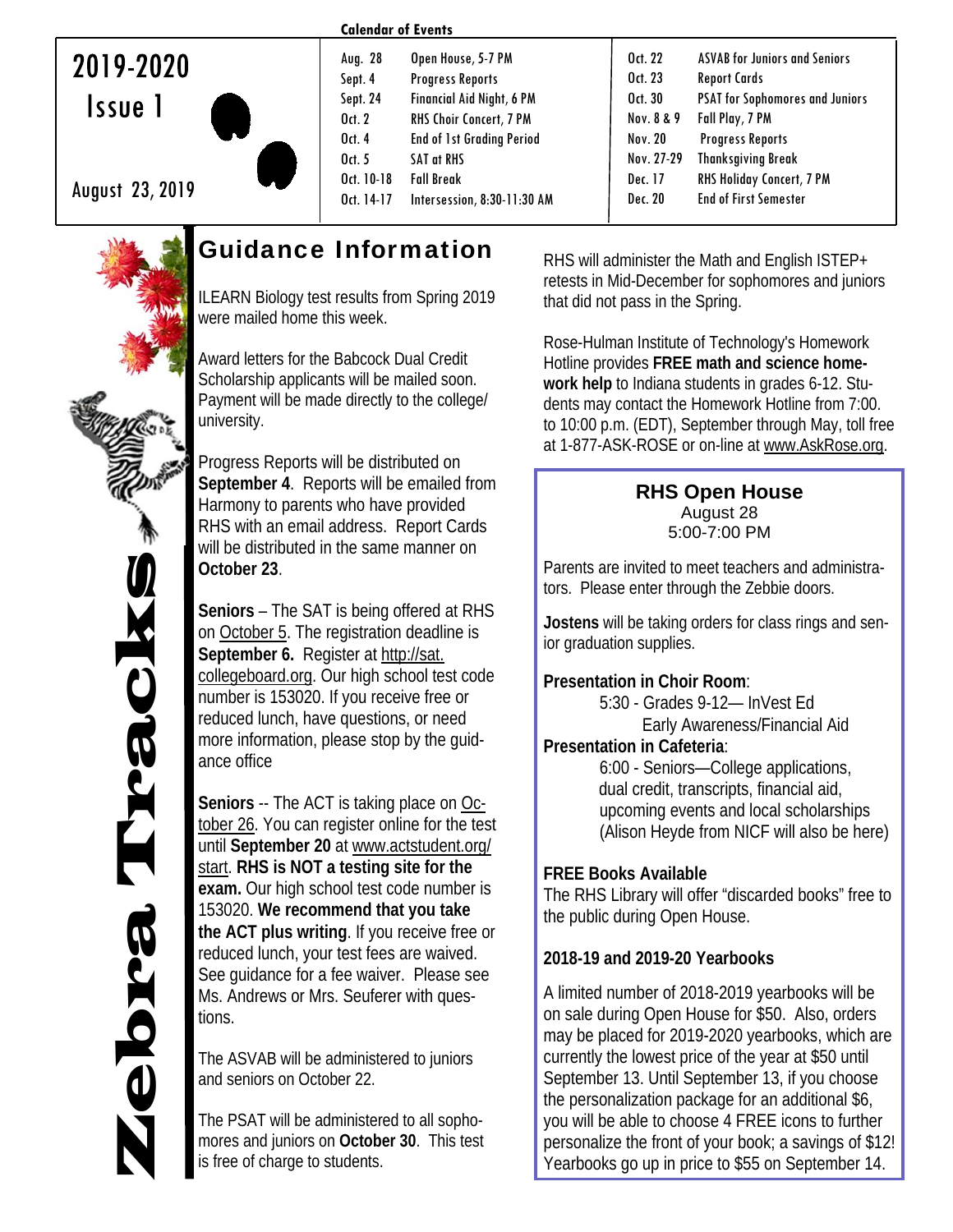#### 2019-2020

#### **School Accident Insurance Coverage**

Rochester Community Schools provides accident coverage for all school supervised and sponsored activities. This coverage is for medical bills resulting from ACCIDENTS only. An accident is defined as an unexpected, sudden and definable event which is the direct cause of a bodily injury, independent of any illness, prior injury or congenital predisposition.

Conditions which result from participating in sports do not necessarily constitute accidents. For example, illnesses, diseases, degeneration, conditions caused by continued stress to a particular area of the body, and existing conditions aggravated or exacerbated by an accident are not covered. This plan of insurance is EXCESS ONLY. It will not duplicate benefits paid or payable by any other insurance or plan including HMO's or PPO's.

The policy will not cover expenses payable under the insured's HMO (Health Maintenance Organization), or PPO (Preferred Provider Organization). If the insured chooses not to use an authorized medical vendor (under HMO or PPO), the policy will only cover expenses incurred that it would have honored had the insured used the proper medical vendor.

Medical treatment for a covered accident must begin within 90 days of that accident. Only expenses incurred within 52 weeks are considered. Benefits are determined on the basis of REA-SONABLE AND CUSTOMARY for the geographic location where services are performed.

Specific exclusions of the policy include, but are not limited to, sickness, disease, or hernia in any form; non-prescription drugs; fighting; and orthotics not prescribed exclusively for rehabilitation (e.g., playing brace, mouth guard).

A \$100 deductible will be applied to each claim regardless of other valid collectible insurance or plan payments.

A person who knowingly and with intent to defraud an insurer files a statement of claim containing any false, incomplete, or misleading information commits a felony.

Accidents must be reported to the school within 20 days. Medical bills must be submitted to First Agency, Inc. within 90 days after date of treatment. Questions regarding claim procedures may be directed to First Agency, Inc. at 5071 West H Avenue, Kalamazoo, Michigan 49009 or 269/381-6630 or Fax 269/381- 3055.

**Student Drivers** must have a **parking tag** displayed in their vehicles. Permit forms are available from Mrs. Furrow and cost is \$1 per year. (Also, see Mrs. Furrow with vehicle information changes). Display parking permits hanging from the inside mirror.

**No student parking is permitted in unmarked spaces and the first three rows at the west end of the student lot**  (closest to the tennis courts). That area is strictly for Middle School pick up and drop off. Cars not parked in the correct areas will be ticketed.



will present "Sherlock in Love" November 8 and 9, 2019 7:00 PM in the RHS Cafeteria Directed by Mrs. Sydney Gudeman, Mrs. Brittany Pearcy



We provide our members with opportunities to serve, build character, and develop leadership. Key Club members around the world are learning how to lead and stand for what's right

**Contract Contract Contract Contract Contract Contract Contract Contract Contract Contract Contract Contract Contract Contract Contract Contract Contract Contract Contract Contract Contract Contract Contract Contract Contr** 

through service and volunteerism. Join the Rochester High School Key Club and make a positive impact as you serve others in your school and community.

Dues (\$2) for Spanish Club should be turned in to Mrs. Zartman as soon as possible. Tee shirt designs are also due by Monday afternoon, August 26. The first meeting will be Tuesday, August 27, at 7:45 AM with voting for tee shirts and officers. You must be a paid member to vote!

First Wrestling Call-Out meeting will be Wednesday, September 4th in the Aux Gym. 8:30-9:00 AM. The meeting is open to any young man or young lady that is interested in wrestling this year.

.......................

**All Sports Passes** are being sold at the main office and all home sporting events this fall. \$175 for a family of 4 \$200 for a family of 5 or more \$60 for adults \$30 for senior citizens \$30 for students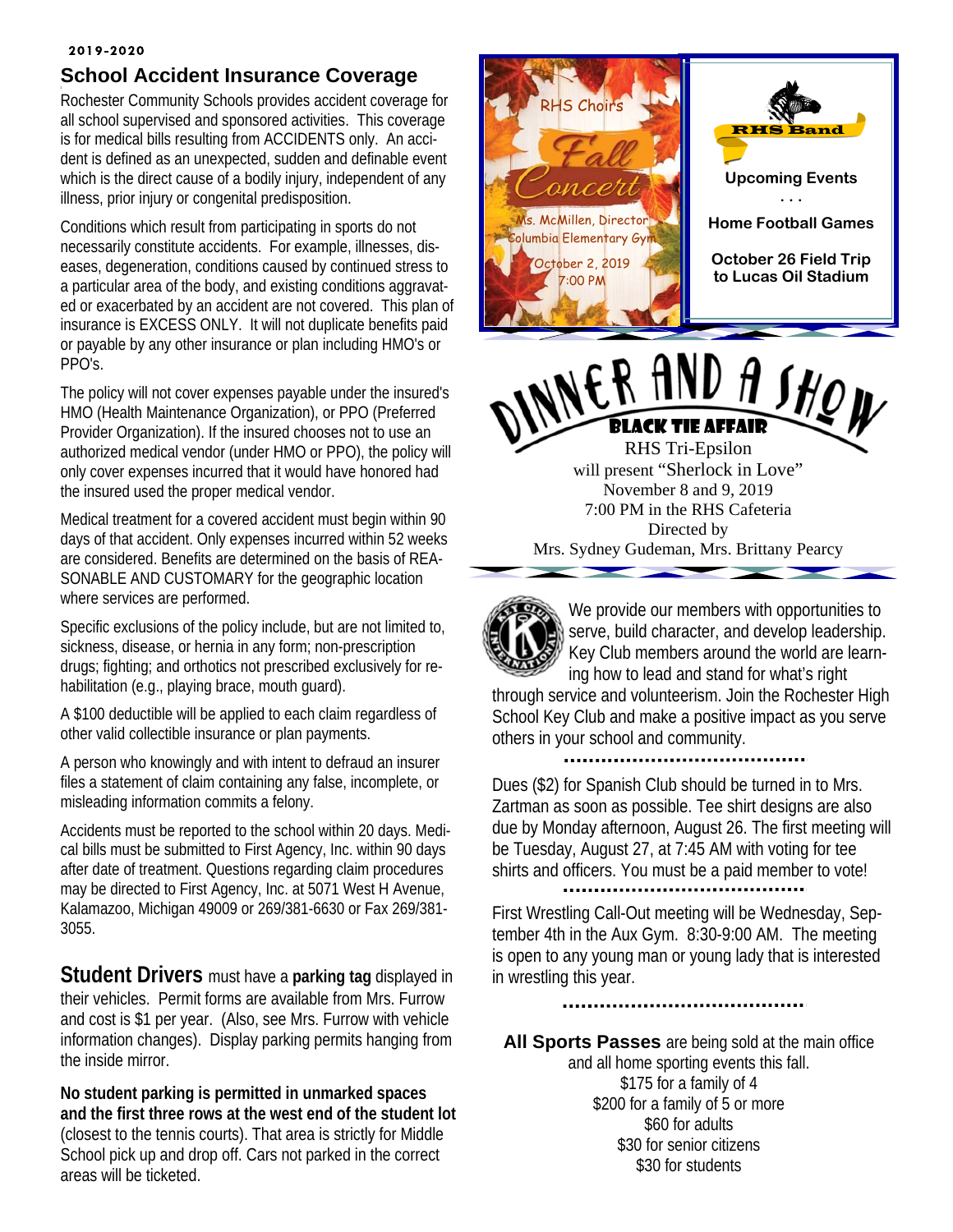# **Attendance Office**

223-1555

Parents should call in **absent students** by 8:30 AM. A note should be sent with a student who will be leaving for any reason during the school day. When arriving at school the student should take the note to the attendance office to receive a passport to leave class.

Students going on **college visits** or **preplanned days**  should bring a note prior to the absence in order to be excused. A note from the college should be presented to the attendance office upon their return.



#### Shots and More Shots!

Welcome back to school everyone and hope your year is off to a great start.

I just wanted to take a moment to mention that it is highly recommended that students get flu shots. Last year we saw lots of flu. With the start of school there are always illnesses that float around. We take measures to keep classrooms clean and sanitized. We also encourage frequent hand washing throughout the day, especially before eating, along with covering coughs and sneezes. A flu shot would be another great way to protect yourself and your family from falling ill.

It is kind of early to think about next school year but it is worth a mention so that as you see health care providers throughout the year these immunization requirements can be addressed. New for next year, all students (not only seniors) must have had the Hepatitis A immunization series in order to attend school. Also, all seniors coming in will continue to need a second dose of the Meningitis vaccination in addition to the Hepatitis A vaccine. The Meningitis shot can be had anytime after turning 16 and the Hepatitis A can be done immediately if your child has not already had it. Talk to your healthcare provider about this at your next visit and get these requirements out of the way so that you will have one less thing to worry about!

If you ever have any questions or concerns please contact me at victoria.zellers@zebras.net or give me a call at 223- 2176.

Thanks and wishing you good health and wellness as we get deeper into this.

*-Nurse Zellers*

# **Rochester Community Schools Calendar 2019-2020**

- 
- 

23 Report Cards

. . . . .

- **July January**
	- 1 New Year's Day
	- 6 Begin 2nd Semester
	- 6-9 RHS Intersession
	- 15 Report Cards

#### August **August February**

- 5 First Student Day 12 Progress Reports
- 28 RHS Open House 17 Make-Up Day

#### **September March**

- 2 Labor Day 6 End of 3rd Nine Weeks
- 4 Progress Reports 11 Report Cards
	- 23-31 Spring Break
	- 23-26 RHS Intersession

#### **October April**

- 4 End of 1st Nine Weeks 2, 3 Spring Break/Make-Up
- 10-18 Fall Break 10 Make-Up Day
- 14-17 Fall Intersession 29 Progress Reports

#### **November May**

- 20 Progress Reports 1 Make-Up Day
- 27-29 Thanksgiving Break 25 Memorial Day
	- 29 End of 4th Nine Weeks

#### **December June**

- 20 End of 1st Semester 1-26 RHS Summer School
- 23-31 Winter Break 1-4 RHS Intersession
	- 5 Baccalaureate, 7 PM

Commencement, 8 PM

**Messages** called in to the school should be kept to a minimum in order to not interfere with the educational process. Students having messages in the office will be announced over the P.A. during class breaks and prior to the afternoon dismissal.

## **2019-20 Student Handbook**  and

. . . . . *. . . . .* .

# **Technology Handbook**

may be viewed online at www.rhs.zebras.net

# , **, , , , , , , , , , , , , ,** ,

# **Free and Reduced Price School Meals**

Free and reduced income based forms filled out for last school year will expire on September 3, 2019. Applications for the 2019- 2020 Free and Reduced Price School Meals and Textbook Assistance need to be returned to the school before September 3 to avoid students going to paid status. .